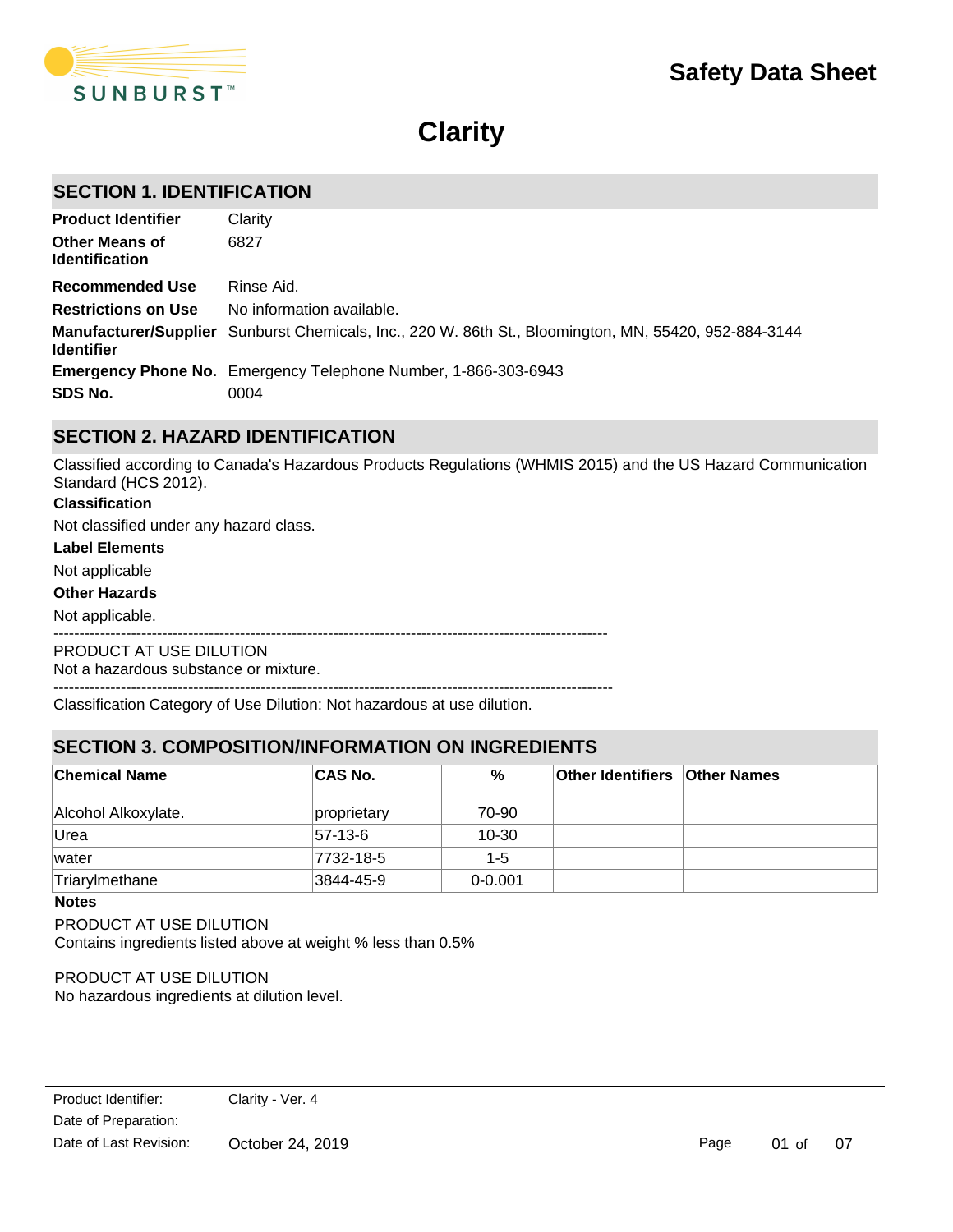# **SECTION 4. FIRST-AID MEASURES**

### **First-aid Measures**

### **Inhalation**

Remove source of exposure or move to fresh air. Get medical advice or attention if you feel unwell or are concerned.

### **Skin Contact**

Wash gently and thoroughly with lukewarm, gently flowing water and mild soap for 5 minutes.

### **Eye Contact**

Immediately rinse the contaminated eye(s) with lukewarm, gently flowing water for 15-20 minutes, while holding the eyelid(s) open. If eye irritation persists, get medical advice or attention.

### **Ingestion**

Do NOT induce vomiting. Drink plenty of water. Never give anything by mouth to an unconscious person. If symptoms persist, call a physician.

### **First-aid Comments**

Get medical advice or attention if you feel unwell or are concerned.

---------------------------------------------------------------------------------------------------------- PRODUCT AT USE DILUTION EYE CONTACT:

Rinse with plenty of water.

SKIN CONTACT: Rinse with plenty of water.

INHALATION: Get medical attention if symptoms occur.

### INGESTION:

Rinse mouth. Get medical attention if symptoms occur.

----------------------------------------------------------------------------------------------------------.

### **Most Important Symptoms and Effects, Acute and Delayed**

None known.

### **Immediate Medical Attention and Special Treatment**

**Special Instructions**

Not applicable.

# **SECTION 5. FIRE-FIGHTING MEASURES**

### **Extinguishing Media**

# **Suitable Extinguishing Media**

Water. Carbon dioxide (CO 2 ). Dry chemical.

# **Unsuitable Extinguishing Media**

None known.

# **Specific Hazards Arising from the Product**

Not sensitive to static discharge. Not sensitive to mechanical Impact.

# **Special Protective Equipment and Precautions for Fire-fighters**

As in any fire, wear self-contained breathing apparatus pressure-demand, MSHA/NIOSH (approved or equivalent) and full protective gear.

As in any fire, wear self-contained breathing apparatus pressure-demand, MSHA/NIOSH (approved or equivalent) and full protective gear.

Date of Preparation: Product Identifier: Clarity - Ver. 4 Date of Last Revision: October 24, 2019

Page 02 of 07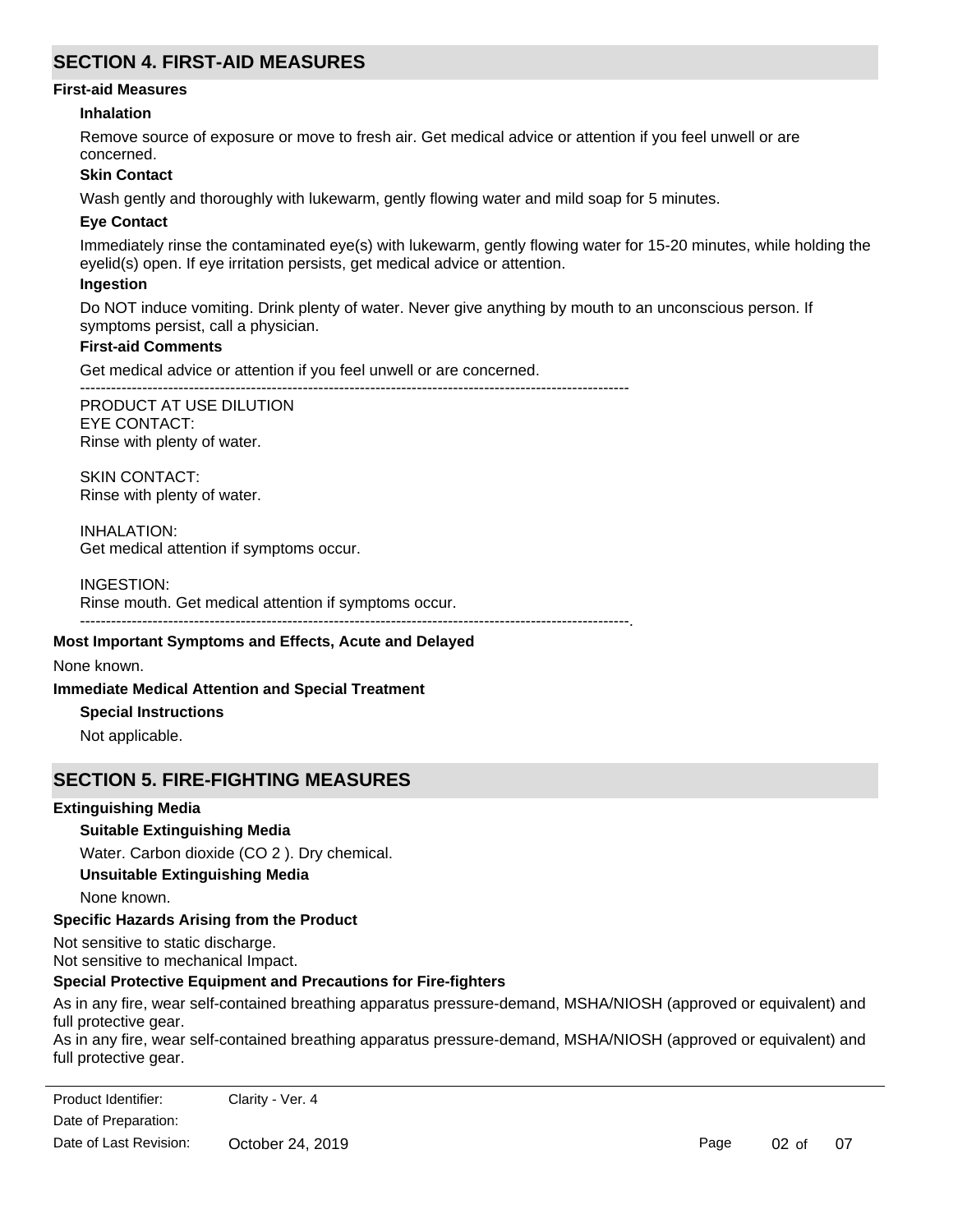# **SECTION 6. ACCIDENTAL RELEASE MEASURES**

### **Personal Precautions, Protective Equipment, and Emergency Procedures**

Avoid contact with eyes. If spilled, take caution, as material can cause surfaces to become very slippery.

### **Environmental Precautions**

No special precautions are necessary.

# **Methods and Materials for Containment and Cleaning Up**

Collect and reuse if possible. Following product recovery, flush area with water.

### **Other Information**

----------------------------------------------------------------------------------------------------------

# PRODUCT AT USE DILUTION

Personal precautions, protective equipment and emergency procedures: Avoid contact with skin, eyes and clothing. Do not breathe spray mist. Solution can cause surfaces to become slippery

Environmental precautions:

Avoid release to the environment. Rinse or mop up use solutions. Solutions may be flushed down sanitary sewer drains.

Methods and materials for containment and cleaning up: Prevent further leakage and leakage, mop or wipe up spilled solution. Rinse to drain. ----------------------------------------------------------------------------------------------------------.

# **SECTION 7. HANDLING AND STORAGE**

# **Precautions for Safe Handling**

Handle in accordance with good industrial hygiene and safety practice. Avoid contact with eyes.

### **Conditions for Safe Storage**

Keep container tightly closed. Keep container closed when not in use. Keep out of the reach of children.

----------------------------------------------------------------------------------------------------------

### PRODUCT AT USE DILUTION

Precautions for Safe Handling:

Wash hands after handling. Handle in accordance with good industrial hygiene and safety practice.

Conditions for Safe Storage: Keep out of reach of children. Store in suitable labeled containers.

# **SECTION 8. EXPOSURE CONTROLS/PERSONAL PROTECTION**

----------------------------------------------------------------------------------------------------------.

### Control parameters

Exposure Guidelines This product does not contain any hazardous materials with occupational exposure limits established by the region specific regulatory bodies.

A5 = Not suspected as a human carcinogen.

# **Appropriate Engineering Controls**

Provide eyewash in work area, if contact or splash hazard exists.

# **Individual Protection Measures**

### **Eye/Face Protection**

Not required but it is good practice to wear safety glasses or chemical safety goggles.

### **Skin Protection**

Not required, if used as directed. Rubber or vinyl gloves recommended when handling solid chemicals.

# **Respiratory Protection**

Product Identifier: Clarity - Ver. 4 Date of Preparation: Date of Last Revision: October 24, 2019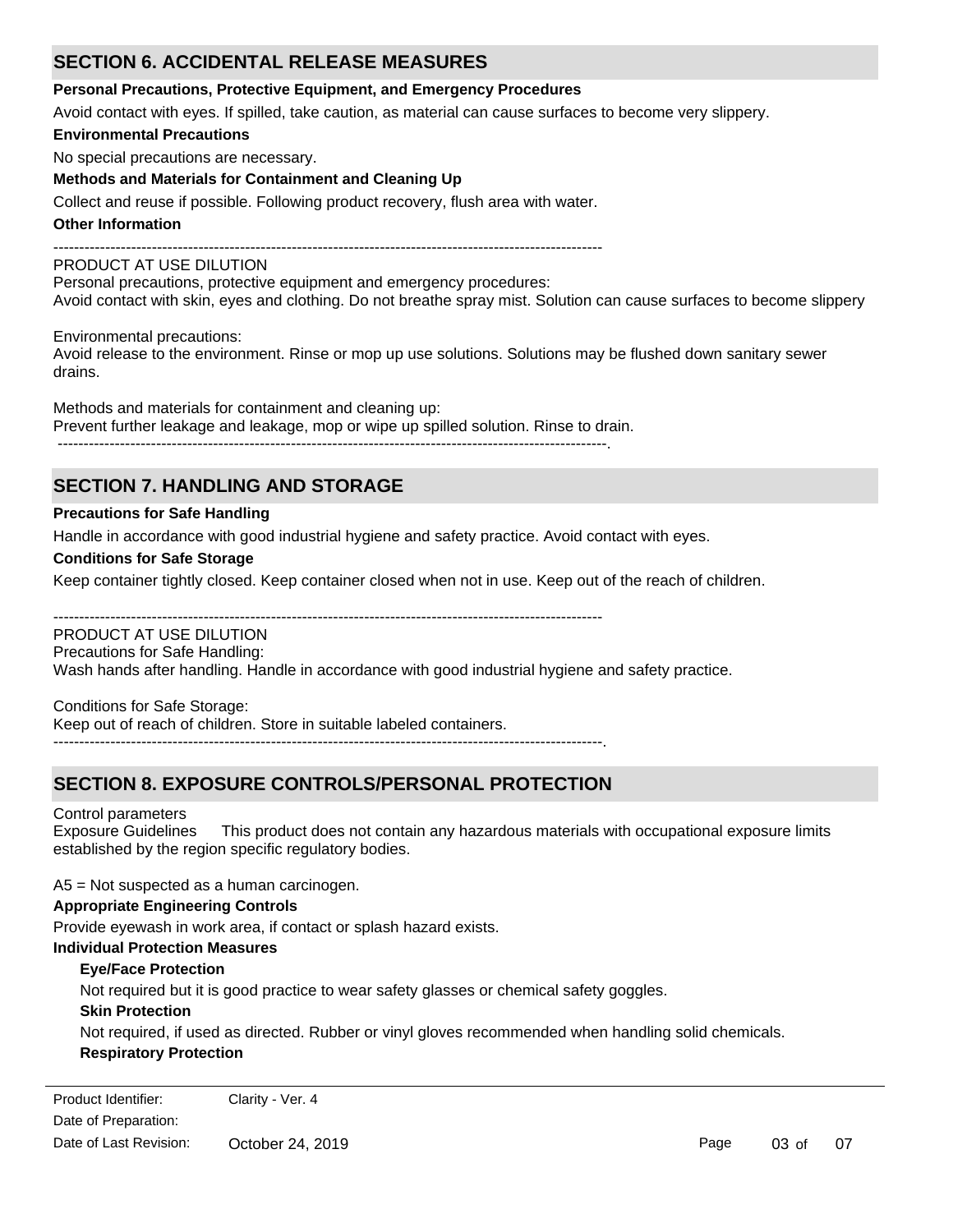Not normally required if product is used as directed. If exposure limits are exceeded or irritation is experienced, NIOSH/MSHA approved respiratory protection should be worn.

# **SECTION 9. PHYSICAL AND CHEMICAL PROPERTIES**

# **Basic Physical and Chemical Properties**

| Appearance                                                   | Light blue.                                          |
|--------------------------------------------------------------|------------------------------------------------------|
| Odour                                                        | Ammonia-like                                         |
| <b>Odour Threshold</b>                                       | Not available                                        |
| рH                                                           | Not applicable                                       |
| <b>Melting Point/Freezing Point</b>                          | 43 °C (109 °F) (melting); Not applicable (freezing)  |
| <b>Initial Boiling Point/Range</b>                           | Not available                                        |
| <b>Flash Point</b>                                           | Not available                                        |
| <b>Evaporation Rate</b>                                      | Not applicable                                       |
| <b>Flammability (solid, gas)</b>                             | Not applicable                                       |
| <b>Upper/Lower Flammability or</b><br><b>Explosive Limit</b> | Not applicable (upper); Not applicable (lower)       |
| <b>Vapour Pressure</b>                                       | Not applicable                                       |
| Vapour Density (air = 1)                                     | Not applicable                                       |
| <b>Relative Density (water = 1)</b>                          | Not available                                        |
| <b>Solubility</b>                                            | Soluble in water; Not available (in other liquids)   |
| <b>Partition Coefficient,</b><br>n-Octanol/Water (Log Kow)   | Not applicable                                       |
| <b>Auto-ignition Temperature</b>                             | Not applicable                                       |
| <b>Decomposition Temperature</b>                             | Not available                                        |
| <b>Viscosity</b>                                             | Not applicable (kinematic); Not applicable (dynamic) |
| <b>Other Information</b>                                     |                                                      |
| <b>Physical State</b>                                        | Solid                                                |
| <b>Use Dilution</b>                                          | Use dilution pH is 7.0 - 9.0 pH                      |
| <b>VOC Content</b>                                           | $VOC$ Content $(\%) =$<br>0%                         |

# **SECTION 10. STABILITY AND REACTIVITY**

**Chemical Stability** Normally stable. **Conditions to Avoid** None known. **Incompatible Materials** None known. **Hazardous Decomposition Products** None known. **Possibility of Hazardous Reactions** None expected under normal conditions of storage and use. **Reactivity** None known.

# **SECTION 11. TOXICOLOGICAL INFORMATION**

### **Likely Routes of Exposure**

extending<br>Product Identifier: Clarity - Ver. 4 Date of Preparation: Date of Last Revision: October 24, 2019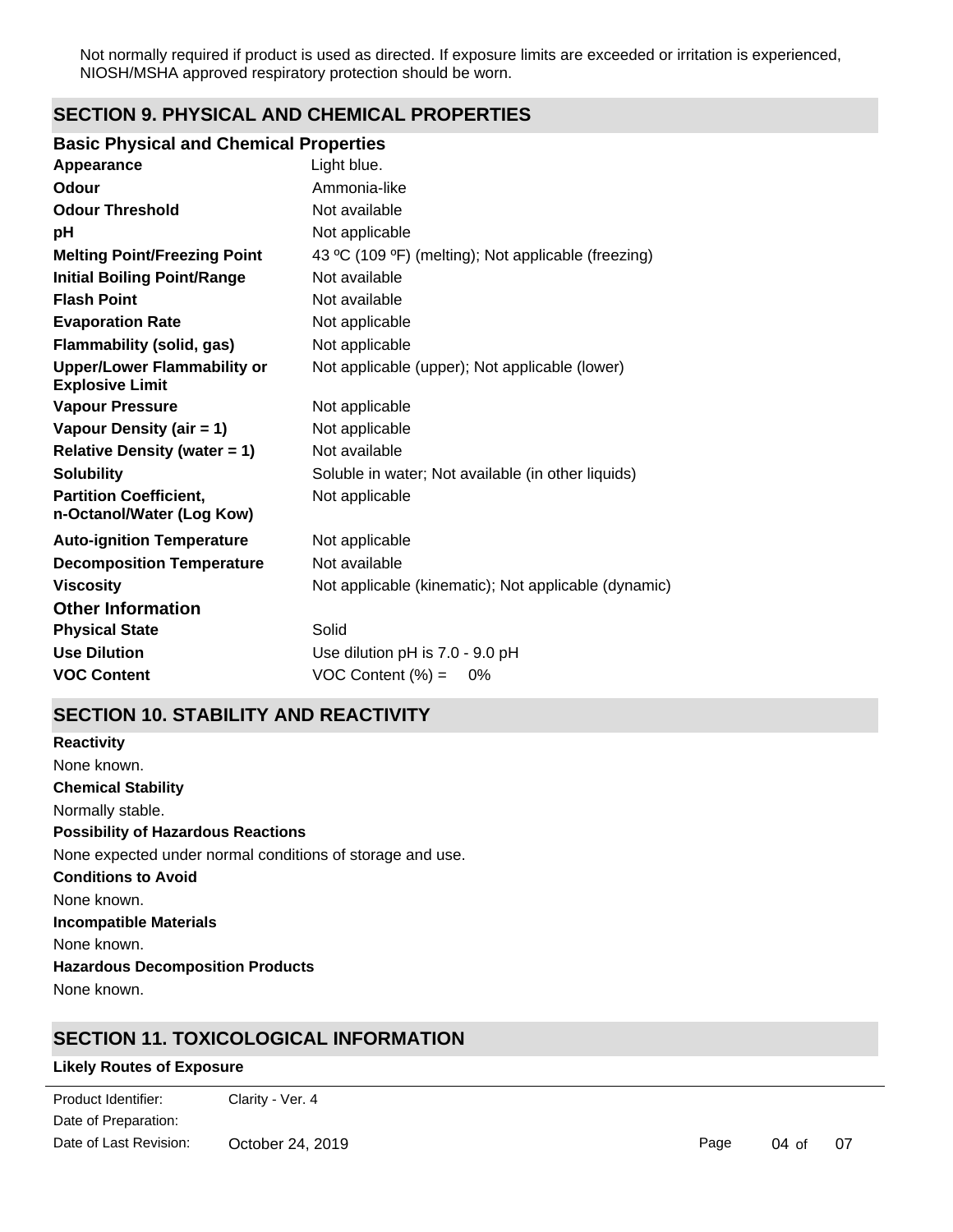LC50: Not applicable. LD50 (oral): Not applicable. **Skin Corrosion/Irritation** There is limited evidence of mild irritation. **Serious Eye Damage/Irritation** Contact with eyes may cause irritation. **STOT (Specific Target Organ Toxicity) - Single Exposure Inhalation** May cause irritation of respiratory tract. **Ingestion** Harmful if swallowed. Ingestion may cause gastrointestinal irritation, nausea, vomiting and diarrhea. No information available. **STOT (Specific Target Organ Toxicity) - Repeated Exposure Respiratory and/or Skin Sensitization** No information available. **Carcinogenicity** Not a carcinogen. **Development of Offspring** No information was located. **Reproductive Toxicity** No information was located. **Germ Cell Mutagenicity** Not mutagenic. **Interactive Effects** No information was located. **Other Information** --------------------------------------------------------------------------------------- PRODUCT AT USE DILUTION LD50 (dermal): Not applicable. **Acute Toxicity Sexual Function and Fertility Effects on or via Lactation** No information was located. No information was located. **Aspiration Hazard** Eye contact.

Inhalation: Health injuries are not known or expected under normal use. Eye Contact: Health injuries are not known or expected under normal use. Skin Contact: Health injuries are not known or expected under normal use. Ingestion: Health injuries are not known or expected under normal use. ---------------------------------------------------------------------------------------

# **SECTION 12. ECOLOGICAL INFORMATION**

# **Ecotoxicity**

Studies were not located. **Persistence and Degradability**

No information available.

Date of Preparation: Product Identifier: Clarity - Ver. 4 Date of Last Revision: October 24, 2019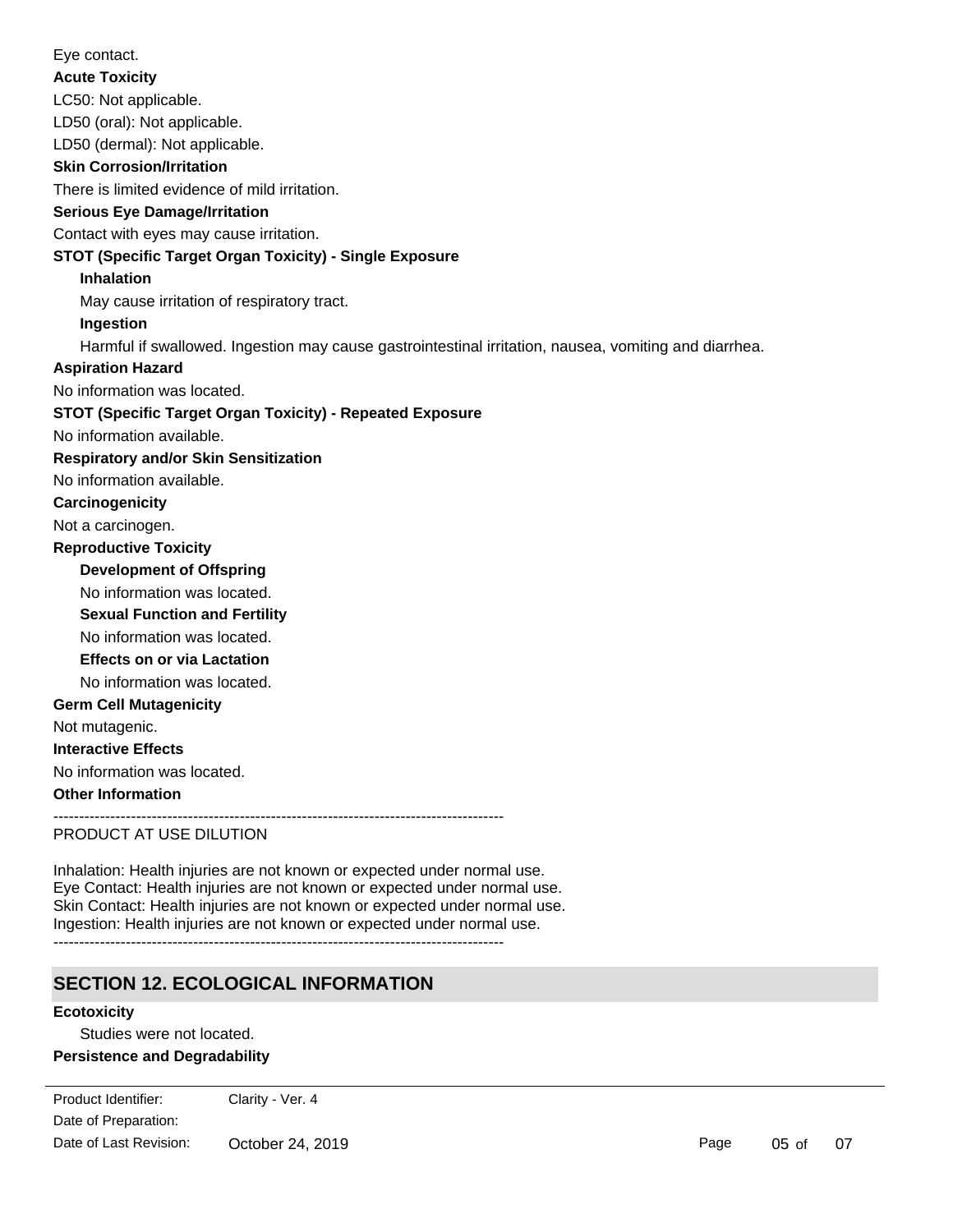No information available. Studies are not available. There is no information available. No information available. **Mobility in Soil Other Adverse Effects Bioaccumulative Potential**

# **SECTION 13. DISPOSAL CONSIDERATIONS**

### **Disposal Methods**

Dispose of contents and container in accordance with local, regional, national and international regulations.

# **SECTION 14. TRANSPORT INFORMATION**

Not regulated under Canadian TDG regulations. Not regulated under US DOT Regulations.

**Environmental** Not applicable

**Hazards**

**Special Precautions** Not applicable

# **Transport in Bulk According to Annex II of MARPOL 73/78 and the IBC Code**

Not applicable

# **SECTION 15. REGULATORY INFORMATION**

### **Safety, Health and Environmental Regulations**

### **Canada**

# **Domestic Substances List (DSL) / Non-Domestic Substances List (NDSL)**

All ingredients are listed on the DSL/NDSL.

# **USA**

# **Toxic Substances Control Act (TSCA) Section 8(b)**

All ingredients are listed on the TSCA Inventory.

# **Additional USA Regulatory Lists**

### SARA Title III - Section 313:

Section 313 of Title III of the Superfund Amendments and Reauthorization Act of 1986 (SARA). This product does not contain any chemicals which are subject to the reporting requirements of the Act and Title 40 of the Code of Federal Regulations, Part 372.

SARA Title III - Section 311/312:

| Acute Health Hazard               | N٥ |    |
|-----------------------------------|----|----|
| Chronic Health Hazard             | N٥ |    |
| Fire Hazard                       | N٥ |    |
| Sudden Release of Pressure Hazard |    | N٥ |
| Reactive Hazard                   |    | N٥ |

California Proposition 65 This product contains no Proposition 65 chemicals.

### U.S. EPA Label Information

EPA Registration Number : Not applicable.

### **Clean Water Act**

and 40 CFR 122.42).

This product does not contain any substances regulated as pollutants pursuant to the Clean Water Act (40 CFR 122.21